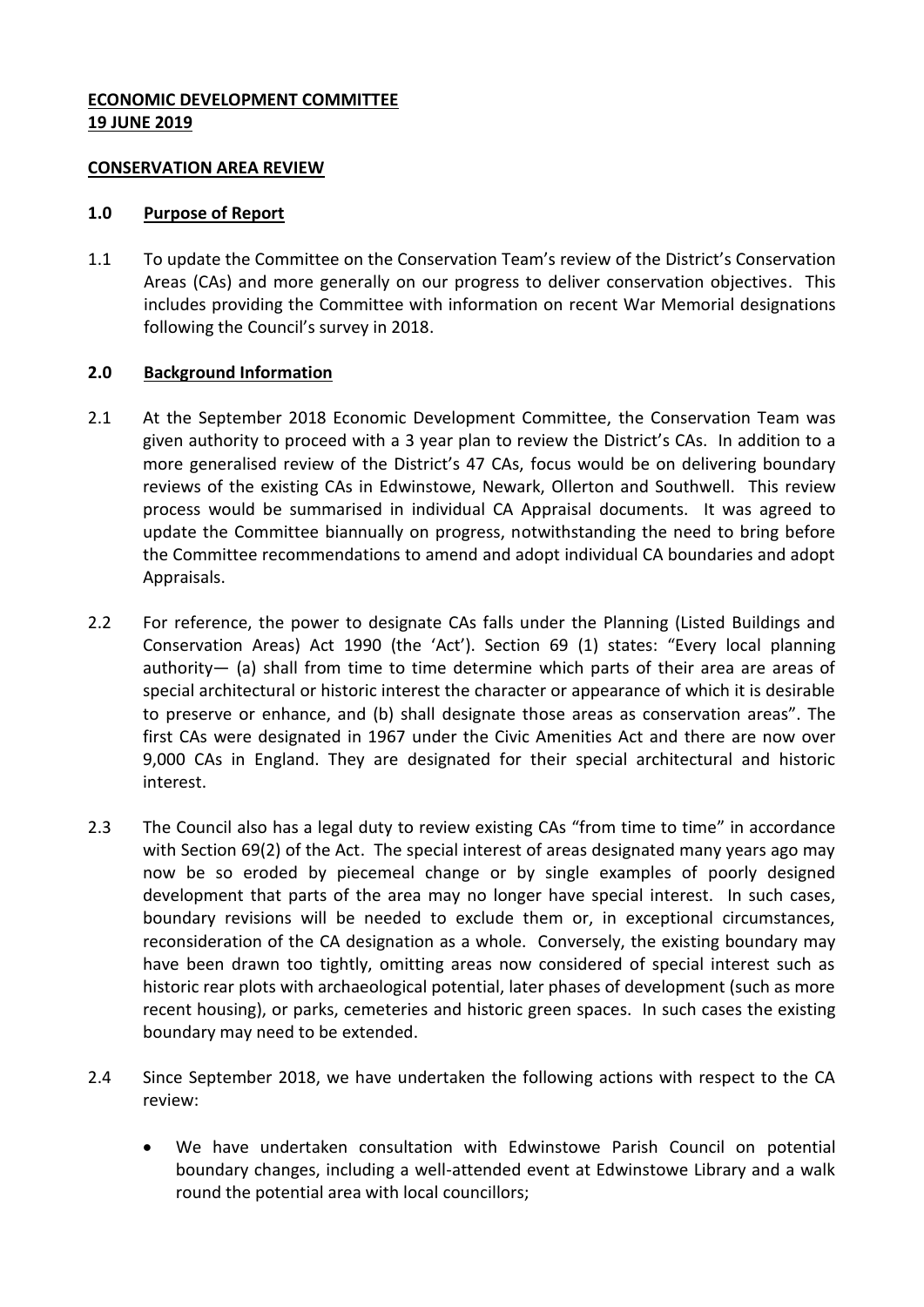- We have hosted a launch event of the Newark CA review at Newark Town Hall, as well as some targeted workshops with local groups such as the Mill Gate Society;
- We have compiled research and undertaken survey work in Edwinstowe, Ollerton and Newark.
- 2.5 As part of this process, we are keeping parish councils and local members aware of progress.
- 2.6 Following the advertisement for sale of land forming Laxton Fields, we have added Laxton CA to our review programme. The CA was originally designated in 1970 and has never been formally reviewed. The existing CA boundary is tightly drawn around the building envelope of the village, and does not include the castle or the surrounding field systems by which Laxton is so readily known. The open field system is of course identified in the Local Plan as a special landscape. We envisage that any potential CA boundary change would reflect this special landscape character. We have written to the Parish Council to offer early engagement opportunities and to explain the potential implications of designation. Details of the sale of Laxton are yet to be released, albeit the Council understands that the Crown is working with a preferred bidder.
- 2.7 Our priority for the next 6 months includes completion of a draft Appraisal for Edwinstowe with amended boundary proposals (due to be presented to this Committee later in the year). Further progress on Newark's Appraisal will also take place. Initial consultation events in both Edwinstowe and Newark and these have been helpful in shaping the engagement approach and the issues and options to be promoted in potential boundary changes:
	- Edwinstowe Parish Council have asked the Conservation Team to review the station area of the village with a view to extending the existing CA boundary southwards to include the Dukeries Hotel and the old station, as well as historic buildings along parts of Mill Lane and the attractive river corridor;
	- We have noted a range of views on reducing or expanding outlying areas of the Newark CA, notably in the North Gate and Mill Gate areas. Key issues include whether the Sconce Park and some of the river corridor is sufficiently included, and whether North Gate should be reduced as far as the Warwick and Richardson building, but perhaps now include areas around George Street/Lovers Lane/Appleton Gate;
	- We have identified specific streets/buildings as being consistently positive in feedback from local residents in other areas of Newark, including (but not exclusively): The Avenue (London Rd), Beacon Terrace (back to backs), Crown Street, Lime Grove, Newark College (Friary Road), Sleaford Road (area adj. Wellington Rd), Wellington Road, and Winchelsea (and the old school).
- 2.8 As agreed at last September's Committee, a formal 6 week public consultation and public meeting will always be undertaken when any draft Appraisal and any boundary changes are proposed. We will take account of public comments in revising any proposals prior to submitting them for consideration at this Committee. The table below sets out anticipated times scales:

| Conservation<br>Area | Survey work | <b>First draft CA</b><br>Appraisal | 6 week public<br>consultation | <b>Final version</b> | Economic<br><b>Development</b><br>Committee |
|----------------------|-------------|------------------------------------|-------------------------------|----------------------|---------------------------------------------|
| Edwinstowe           | Complete    | Aug 2019                           | Aug/Sept 2019                 | Oct 2019             | Oct 2019                                    |
| <b>Newark</b>        | On-going    | Dec 2019                           | Jan/Feb 2020                  | April 2020           | Apr 2020                                    |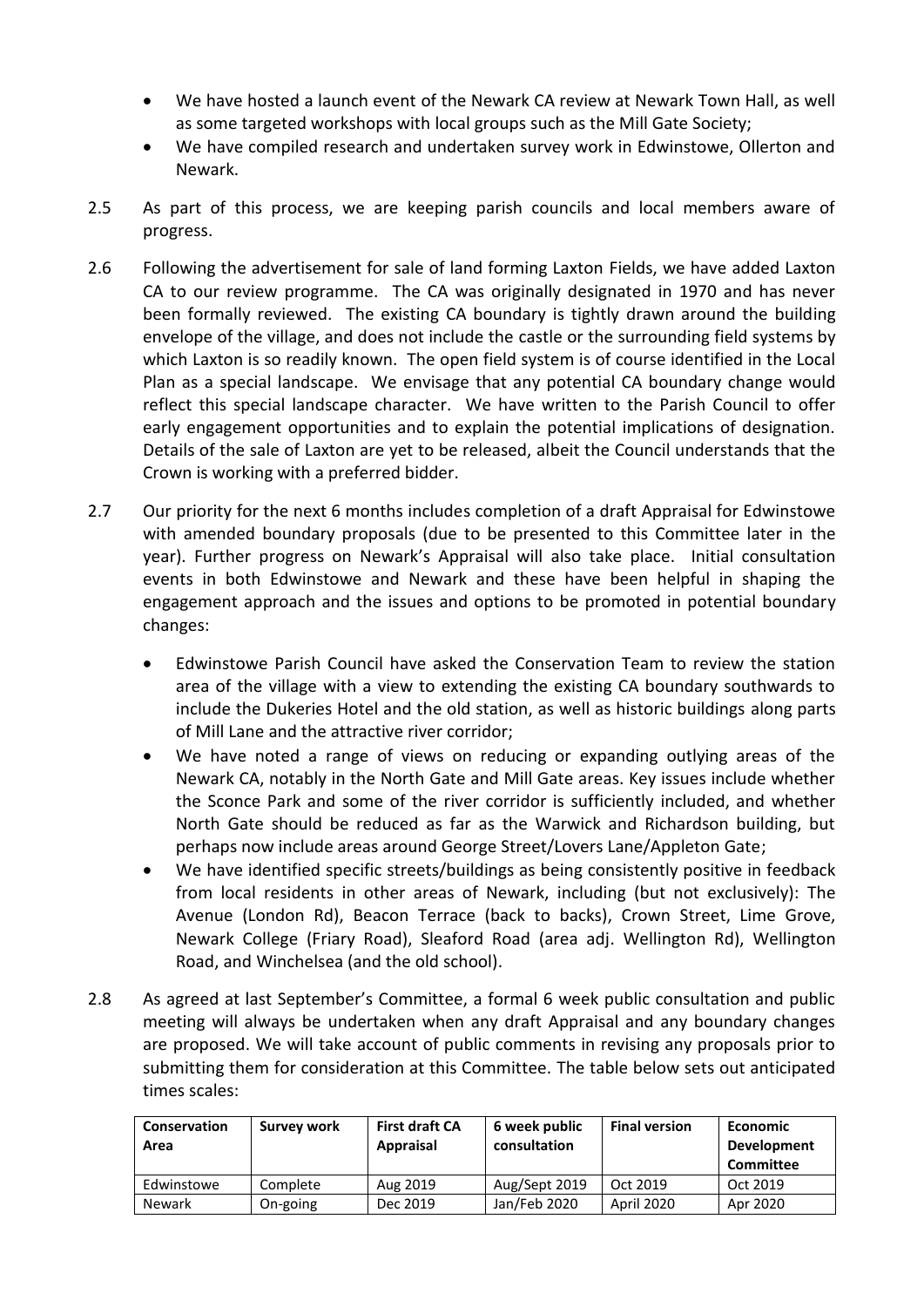2.9 In addition to the CA reviews I can also offer an update on the War Memorial Survey completed in 2018, as reported to the previous meeting of the Committee. This was a project to review all outdoor memorials within the District, a timely piece of work in light of the centenary of the commemorations. This survey identified a number of unprotected war memorials within the District. I am pleased to report that a number of memorials have been put forward for listing and the survey work we have undertaken has helped inform the Secretary of State's decision in a number of circumstances. New listings continue to be received but at the time of writing Eakring, Edwinstowe & Clipstone and Norwell war memorials have all been listed Grade II. We expect further notifications for Kneesall, Ollerton, Thorney and Thurgarton shortly.

## **3.0 Proposals**

- 3.1 For the Committee to acknowledge the review work undertaken by the Conservation Team since September 2018, including the addition of Laxton to the list of initial CAs to be reviewed.
- 3.2 To note the forthcoming draft appraisal and possible boundary changes to Edwinstowe CA, and on-going review work of Newark CA. The proposed reviews are to be added to the Forward Plan for the Committee.

### **4.0 Equalities Implications**

4.1 In carrying out the Council's legal duty under section 69 of the Planning (Listed Buildings and Conservation Areas) Act 1990, there are no specific equalities implications for the District Council when designating or reviewing conservation areas. However, in accordance with the duty to publish management proposals within the affected area and the benefit of wide ranging public engagement, appropriate consideration will need to be given to consultation strategies, public meetings and access to documents (also in accordance with public expectations for consultation as set out in the Statement of Community Involvement). As such, before we start the programme of review, the Conservation Team will undertake an equalities initial assessment in accordance with the Council's Equalities Checklist. Consultation reports will also be published alongside each Appraisal setting out how, amongst other things, access and equality has been considered.

### **5.0 Financial Implications (FIN19-20/3128)**

5.1 The Conservation Team does not expect there to be any impact on the budget in this case. A new Conservation Officer joined the team in October 2018, increasing the capacity to undertake CA reviews. In addition, the number of planning applications received by the Council is not likely to change significantly as a result of this work. It is possible that increased reporting of enforcement matters may occur; however, it is considered that current provisions exist within the Planning Team to deal with this.

# **6.0 Comments of Director**

6.1 It is desirable to maintain a continuous programme of CA reviews, noting the general duty within section 69 of the Act to designate new areas and review past designations. There are currently 47 conservation areas in the district of Newark & Sherwood. Newark was the first designation in 1968. The Council currently has 15 CA Appraisals in total, although some of these are now of some age and might only being regarded as background documents (albeit still useful). The last formal review of a CA was Thurgarton in 2008.